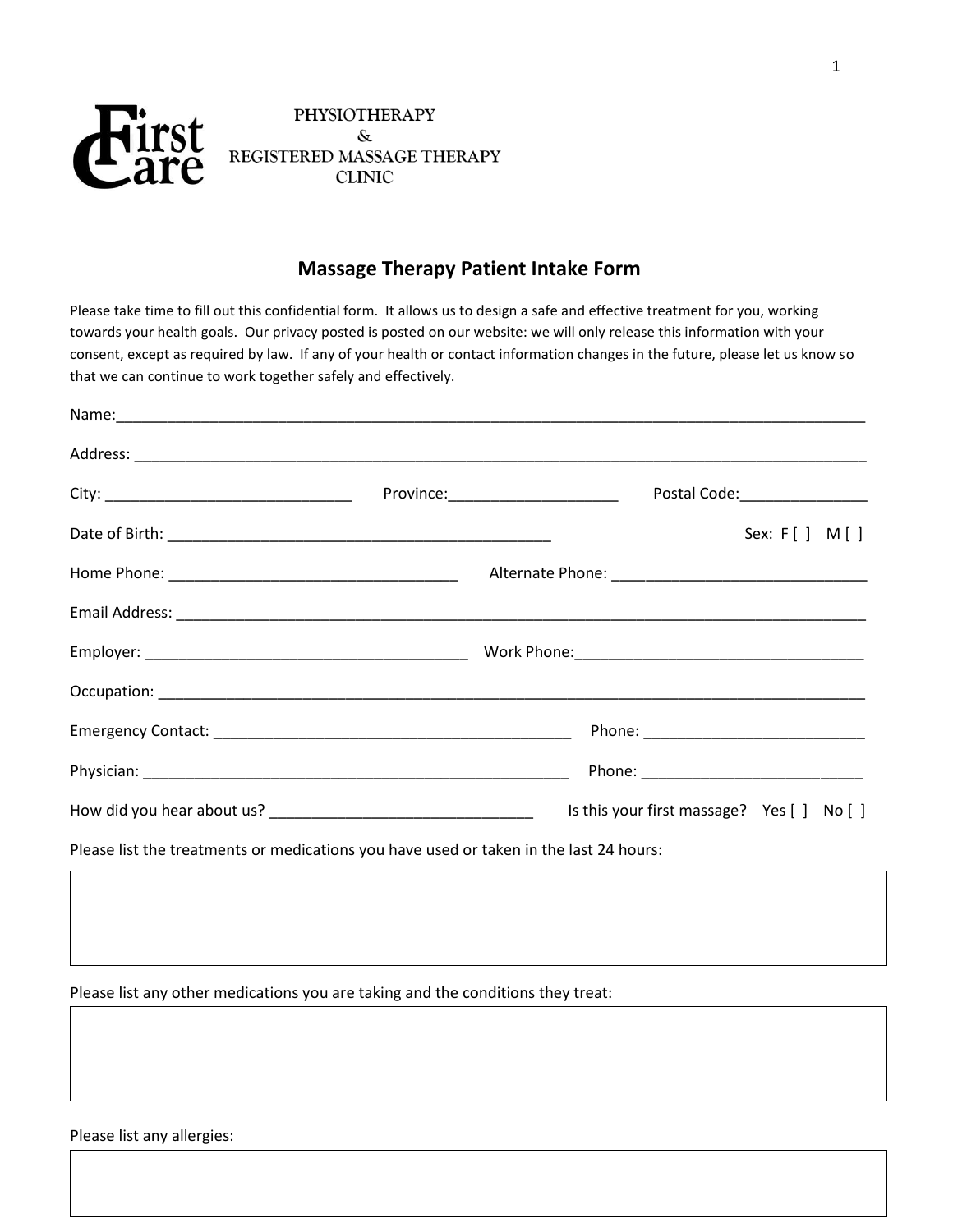Please circle any areas on your body where you would like to feel more comfortable today:



History of accidents and injuries (ex: serious sprain or fall, motor vehicle accident, broken bones):

History of surgeries:

Name and full contact of MD/Care Provider (name, address, phone number):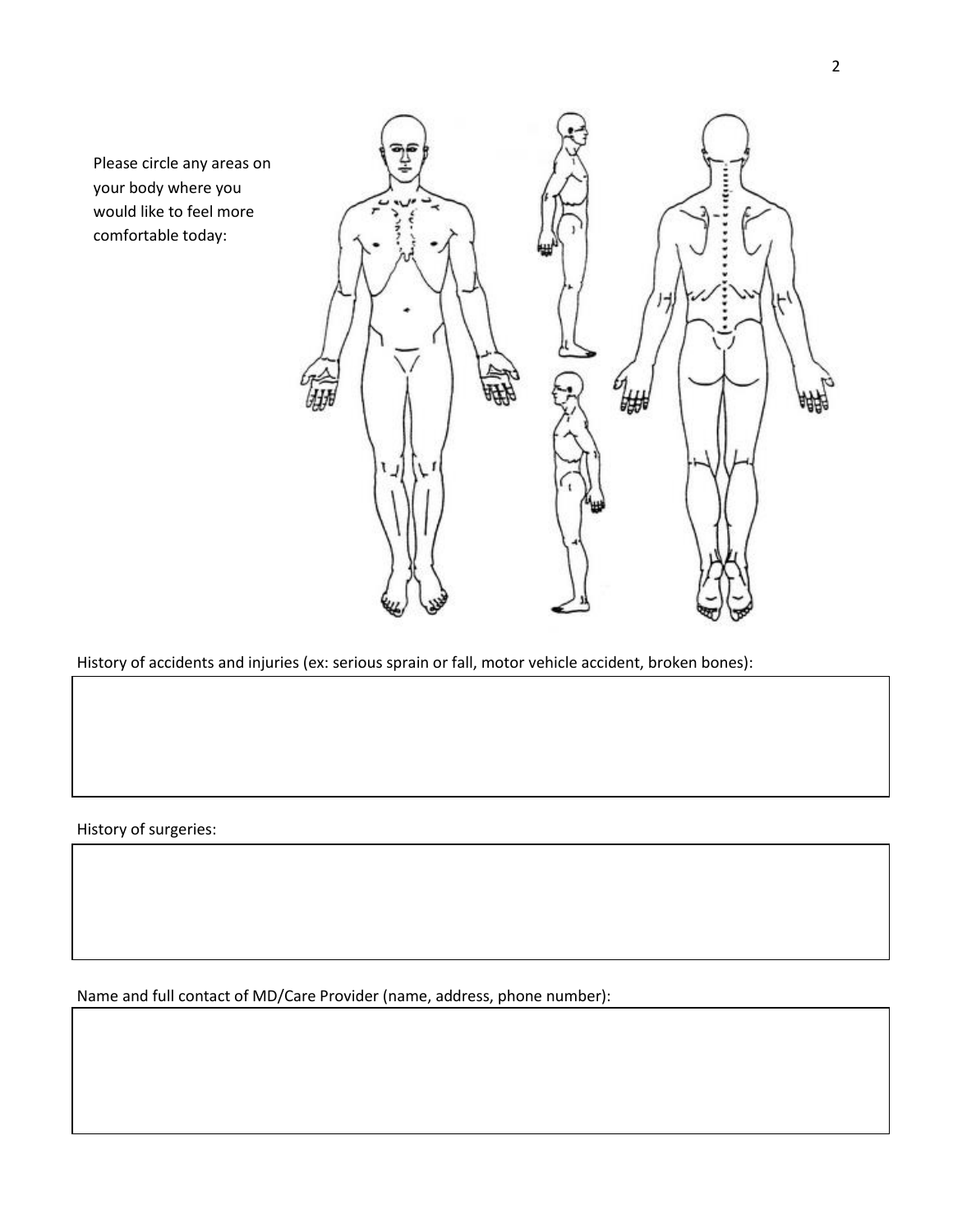Please check all of the following conditions that affect you:

| <b>Blood and Cardiovascular</b>                                               | Musculoskeletal                                 |  |  |  |  |
|-------------------------------------------------------------------------------|-------------------------------------------------|--|--|--|--|
| [] Chronic congestive heart failure                                           | [] Osteoporosis                                 |  |  |  |  |
| [ ] Heart attack                                                              | [] Osteoarthritis                               |  |  |  |  |
| [ ] Heart disease                                                             | [ ] Rheumatoid Arthritis                        |  |  |  |  |
| [ ] Blood pressure - High or Low (circle one)                                 | [ ] Scoliosis                                   |  |  |  |  |
| [] Pacemaker or similar device                                                |                                                 |  |  |  |  |
| [ ] Phlebitis or varicose veins                                               | <b>Nervous System</b>                           |  |  |  |  |
| [ ] Stroke/Cardiovascular Accident (CVA)                                      | [ ] Epilepsy                                    |  |  |  |  |
| [ ] Hemophilia                                                                | [ ] Multiple sclerosis                          |  |  |  |  |
|                                                                               | [ ] Mental health concerns:                     |  |  |  |  |
| Respiratory                                                                   |                                                 |  |  |  |  |
| [ ] Bronchitis                                                                | Other                                           |  |  |  |  |
| [ ] Asthma                                                                    | [ ] Anemia (Low iron)                           |  |  |  |  |
| [ ] Chronic cough                                                             | [ ] Diabetes                                    |  |  |  |  |
| [] Emphysema                                                                  | [ ] Cancer                                      |  |  |  |  |
| [ ] Shortness of breath                                                       | [ ] Digestive Conditions                        |  |  |  |  |
|                                                                               | [ ] Endometriosis                               |  |  |  |  |
| <b>Infections</b>                                                             | [] Fibromyalgia                                 |  |  |  |  |
|                                                                               | [ ] Lupus                                       |  |  |  |  |
| [ ] Hepatitis<br>$[ ]$ HIV                                                    | [ ] Skin conditions:                            |  |  |  |  |
| [ ] Herpes                                                                    |                                                 |  |  |  |  |
| [ ] Lyme Disease                                                              |                                                 |  |  |  |  |
| [ ] Tuberculosis                                                              | [ ] Thyroid condition: High or Low (circle one) |  |  |  |  |
|                                                                               | [ ] Tingling or loss of sensation in:           |  |  |  |  |
| <b>Head and Neck</b>                                                          |                                                 |  |  |  |  |
| [ ] Hearing problems                                                          | [ ] Allergies or hypersensitivity to:           |  |  |  |  |
| [ ] History of headaches                                                      |                                                 |  |  |  |  |
| [ ] Vision problems                                                           |                                                 |  |  |  |  |
| [ ] History of migraine                                                       | [] If pregnant, when are you due? ____          |  |  |  |  |
| [ ] Tinnitus                                                                  |                                                 |  |  |  |  |
|                                                                               |                                                 |  |  |  |  |
| Is there a family history with any of the above conditions?<br>[ ] Yes [ ] No |                                                 |  |  |  |  |

| Do you have any internal pins, wires, artificial joints or special equipment? | I l Yes | 「 l No |
|-------------------------------------------------------------------------------|---------|--------|
| If yes, please explain:                                                       |         |        |

Briefly, which one: \_\_\_\_\_\_\_\_\_\_\_\_\_\_\_\_\_\_\_\_\_\_\_\_\_\_\_\_\_\_\_\_\_\_\_\_\_\_\_\_\_\_\_\_\_\_\_

| Is there anything else we should know about your health before we begin our treatment? | I Pes I No |
|----------------------------------------------------------------------------------------|------------|
| If yes, please explain:                                                                |            |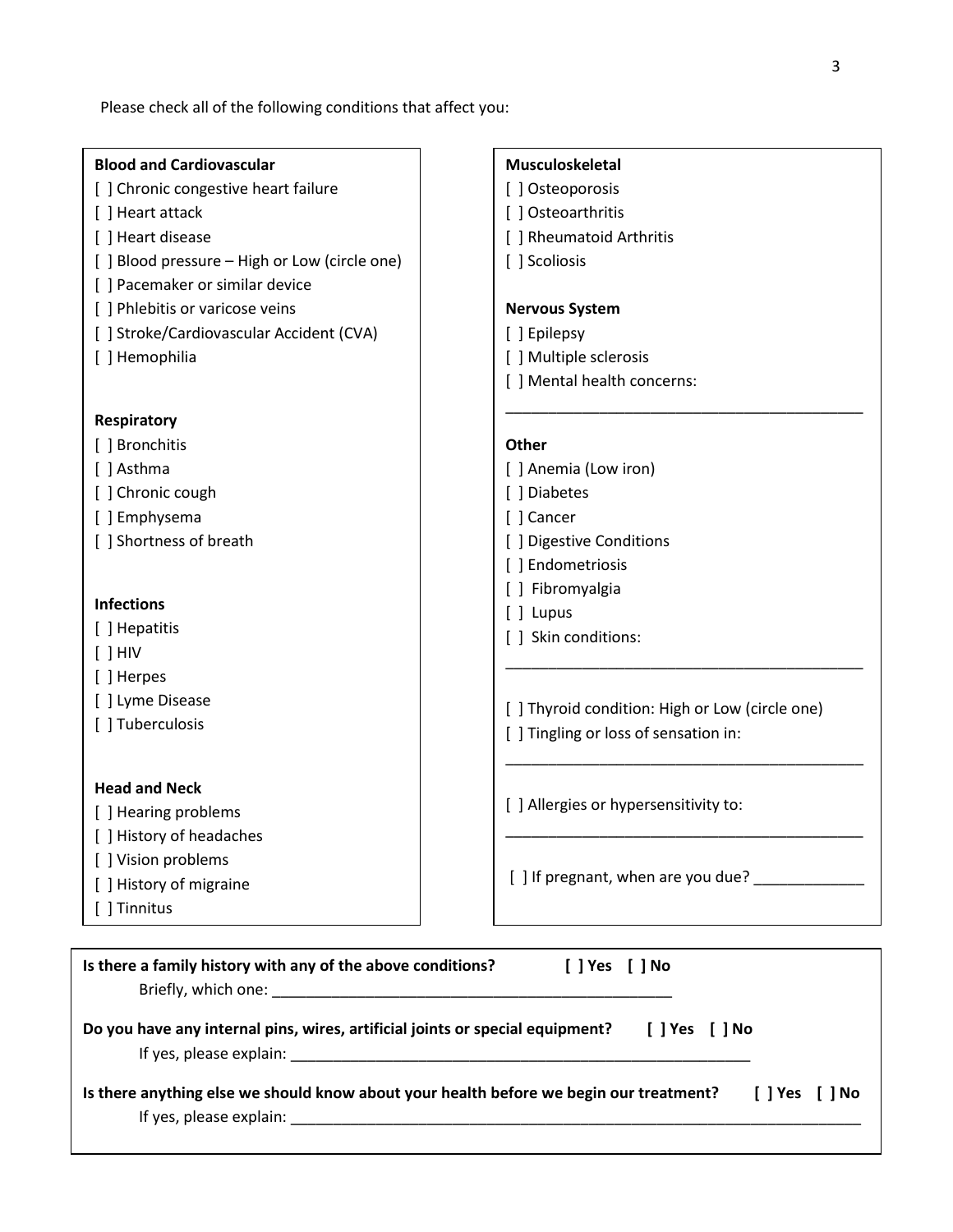**Have you ever received therapeutic massage for a specific problem or injury? [ ] Yes [ ] No**

If yes, please specify the problem or injury:

## **Is there anything that you do that creates, increases, or decreases pain? [ ] Yes [ ] No**

If yes, please specify:

In what position do you most often wake up? [ ] Back [ ] Side [ ] Stomach

Are you currently seeing any other healthcare professional? [ ] Yes [ ] No

Please check any symptoms that apply to you and indicate RIGHT or LEFT when applicable:

#### **Head**

[ ] Temples [ ] Forehead [ ] Top of head [ ] In the eyes [ ] Entire head [ ] Base of skull [ ] Dizziness [ ] Fainting [ ] Light-headedness [ ] Pain in ears [ ] Ringing in ears

## **Neck**

```
[ ] Stiffness [ ] Pain at neck/shoulder junction [ ] Pain when turning head [ ] Muscle spasms in neck
[ ] Pain with side to side movements [ ] Neck feels out of place [ ] Diagnosed bone spurs
[ ] Gliding/grating sound with neck movement [ ] Diagnosed disc herniation
```
## **Arms & Hands**

[ ] Pain in shoulder [ ] Pain in forearm [ ] Pain in wrist [ ] Pain in fingers [ ] Sensation of pins and needles in arm [ ] Sensation of pins and needles in fingers [ ] Fingers go to sleep [ ] Hands cold [ ] Swollen joints in fingers [ ] Sore joints in fingers [ ] Diagnosed arthritis [ ] Loss of grip strength

#### **Shoulders**

[ ] Pain in upper arm [ ] Back [ ] Side [ ] Pain deep in shoulder joint [ ] Diagnosed bursitis [] Diagnosed Arthritis [] Can't raise arm above shoulder level [] Can't raise arm overhead

#### **Mid-Back**

[ ] Mid-back pain [ ] Pain between shoulder blades [ ] Pain up/down back [ ] Pain across mid-back [ ] Pain with breathing

#### **Lower Back**

[ ] Lower back pain [ ] Lower back in pain is worse when working [ ] Lower back pain is worse when lifting [ ] Lower back pain is worse when stooping [ ] Lower back pain in worse when standing [ ] Lower back pain is worse when sitting [ ] Lower back pain is worse when bending [ ] Lower back